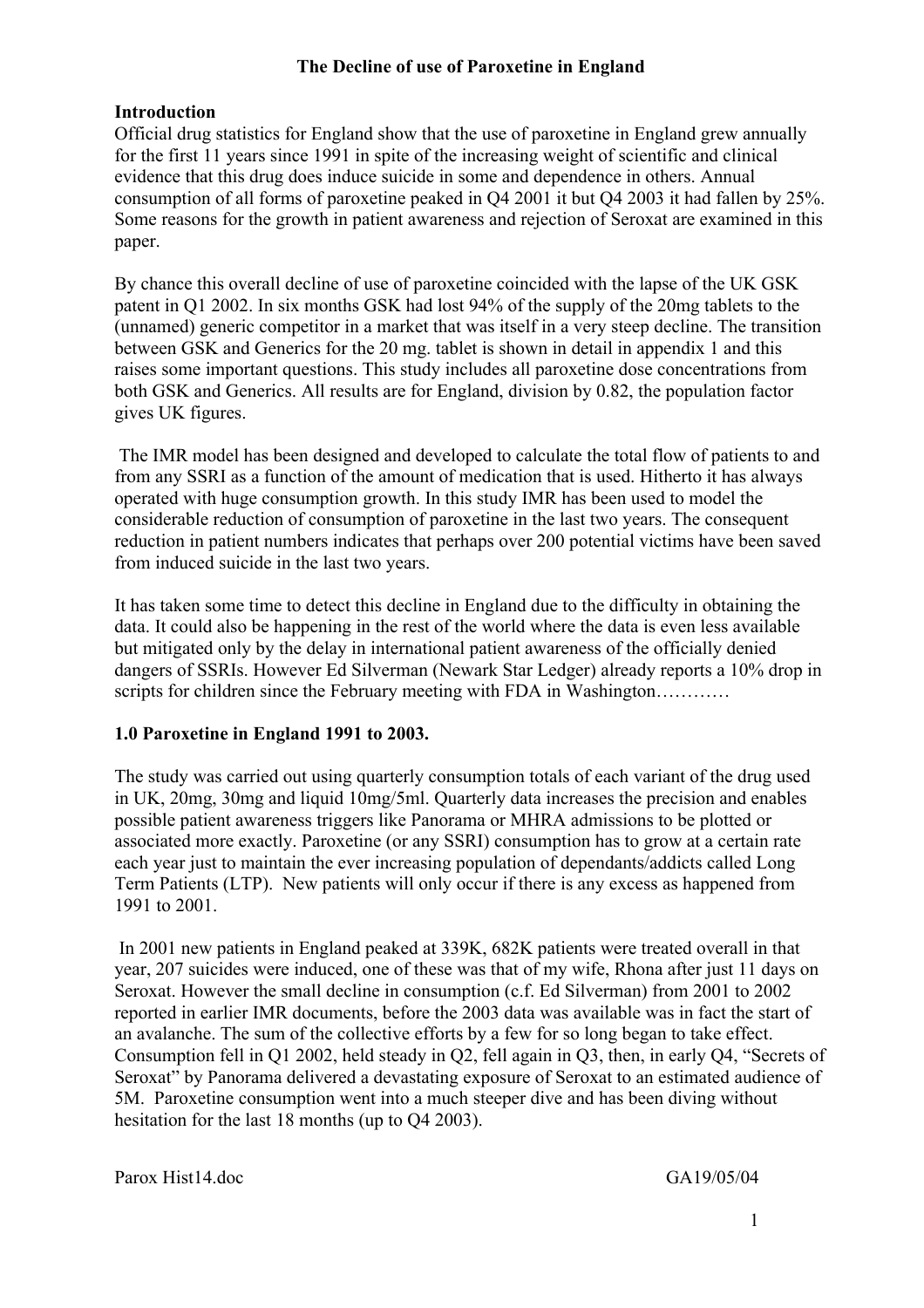#### The Decline of use of Paroxetine in England

Perhaps the days are gone forever when paroxetine is handed out in ignorance by doctors for inappropriate conditions, when patients are neither aware nor warned of the real danger of induced suicide. It is earnestly hoped that what England does today the world will do tomorrow. Chart 1 below shows the decline in each dose variant.



**Paroxetine: Medication Totals ex DoH**

#### 2.0 Medication Units.





Chart 2 (above) shows the accumulation for paroxetine in England and illustrates the life saving decline in this ill validated drug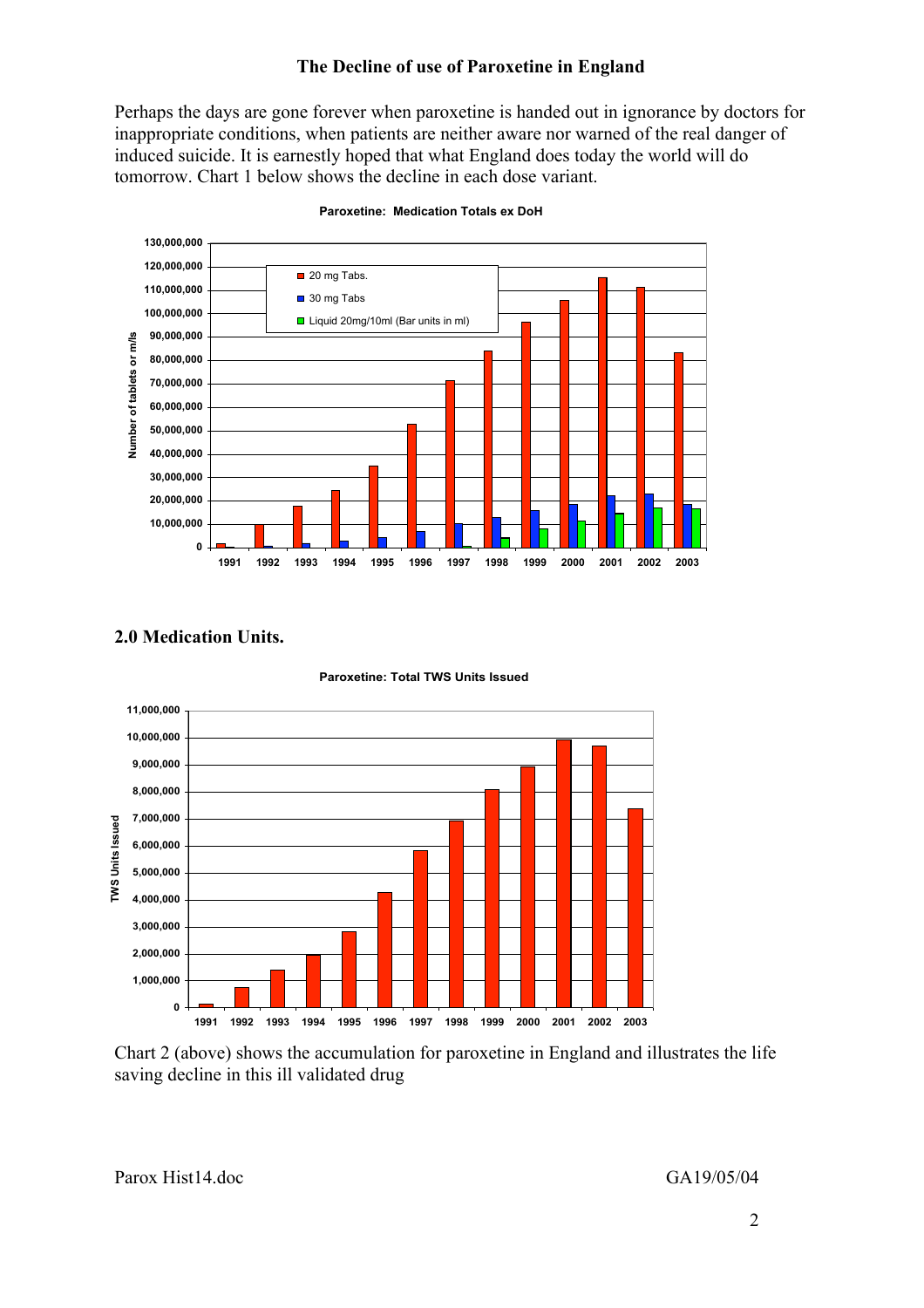### The Decline of use of Paroxetine in England

IMR uses the common medication unit called TWS, (Two Weeks Supply), this enables the medication to be accumulated under one universal label regardless of form or concentration. Chart 2 was plotted using annual data, rather than quarterly data. It shows that the annual consumption of paroxetine in all its forms grew by more than 1.15 million units per year for 7 years up to 2001, then it fell by 2.7 M units i.e. 25% from 2001 to 2003. In fact this decline is much worse if the higher precision quarterly data is used; from the peak at Q4 2001 to Q4 2003 the fall was 36%. Annual totals can disguise higher rates of change defined by the quarters within the years (frequently exploited in financial marketing.)

## 3.0 Individual Medication.

# 3.1 30 mg Tabs and Liquid 10mg/5ml

Chart 3 below shows the growth and decline of paroxetine 30 mg tablets and liquid 10mg/5ml. These forms have always been supplied by GSK, there is no generic alternative. Liquid has grown steadily the first 4 years of availability, although the share only grew from 0.4% to 1.5% of the total annual consumption of paroxetine. Liquid use has declined in absolute terms by  $13\%$  from O4 2002 to O4 2003. This evidence suggests that liquid is probably not being used in dilution to any great extent, to assist the withdrawal of LTP from fixed dose tablets, otherwise it would have grown in absolute terms whilst other forms declined.

 The decline in 30 mg tablet use started in Q4 2002. Use has fallen by 30% in the last 18 months.



Chart 3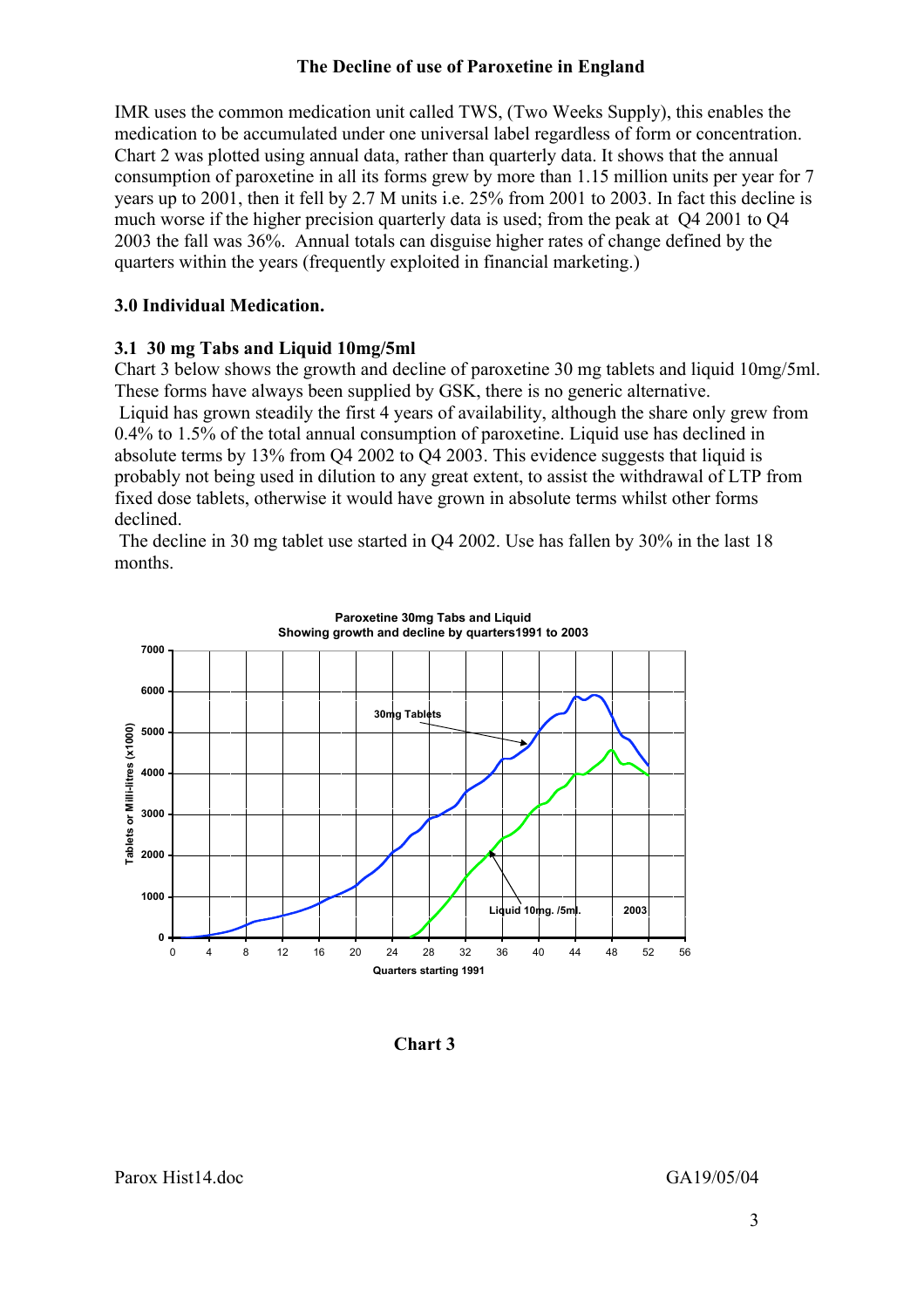# 3.2 Paroxetine 20mg Tablets

In chart 4, the GSK and generic supply (from Q2 2002 onwards) have been added together. The use of 20 mg tablets peaked at end of 2001, since then the decline has been fast. By the end of 2003 use had fallen by 38%, (Q4 2001 to Q4 2003). This is shown in the chart below.







# 4.0 Modelling the Decline of Paroxetine with IMR.

The sudden 25% reduction in consumption following nine years of continuous annual growth indicated that both an abnormal exodus of existing long term users and a considerable reduction of new patients must have occurred. Such cohort specific patient response can be modelled in IMR by adjusting various parameters specific to the years in question. Using this flexibility, the radically different patient behaviour between the early years, 1995 to 2001 (rapid rise) and 2002, 2003 (rapid decline) can co-exist and be accommodated in IMR.

Several possible scenarios of the decline in patient numbers relative to the diminishing medication were examined. It was reasonable to assume that both existing long term users and new potential users would each develop awareness of danger and respond accordingly. This provided a range of solutions from which the most plausible was selected. This gave a reduction of new patients joining the drug from 250 K in 2002 to 83K in 2003, an endorsement of growing patient and doctor awareness, in a climate of almost monthly adverse SSRI publicity from MHRA/CSM announcements and inquest findings critical of Seroxat.

Table 2 below quantifies the decline in use of Seroxat in 2002, 2003.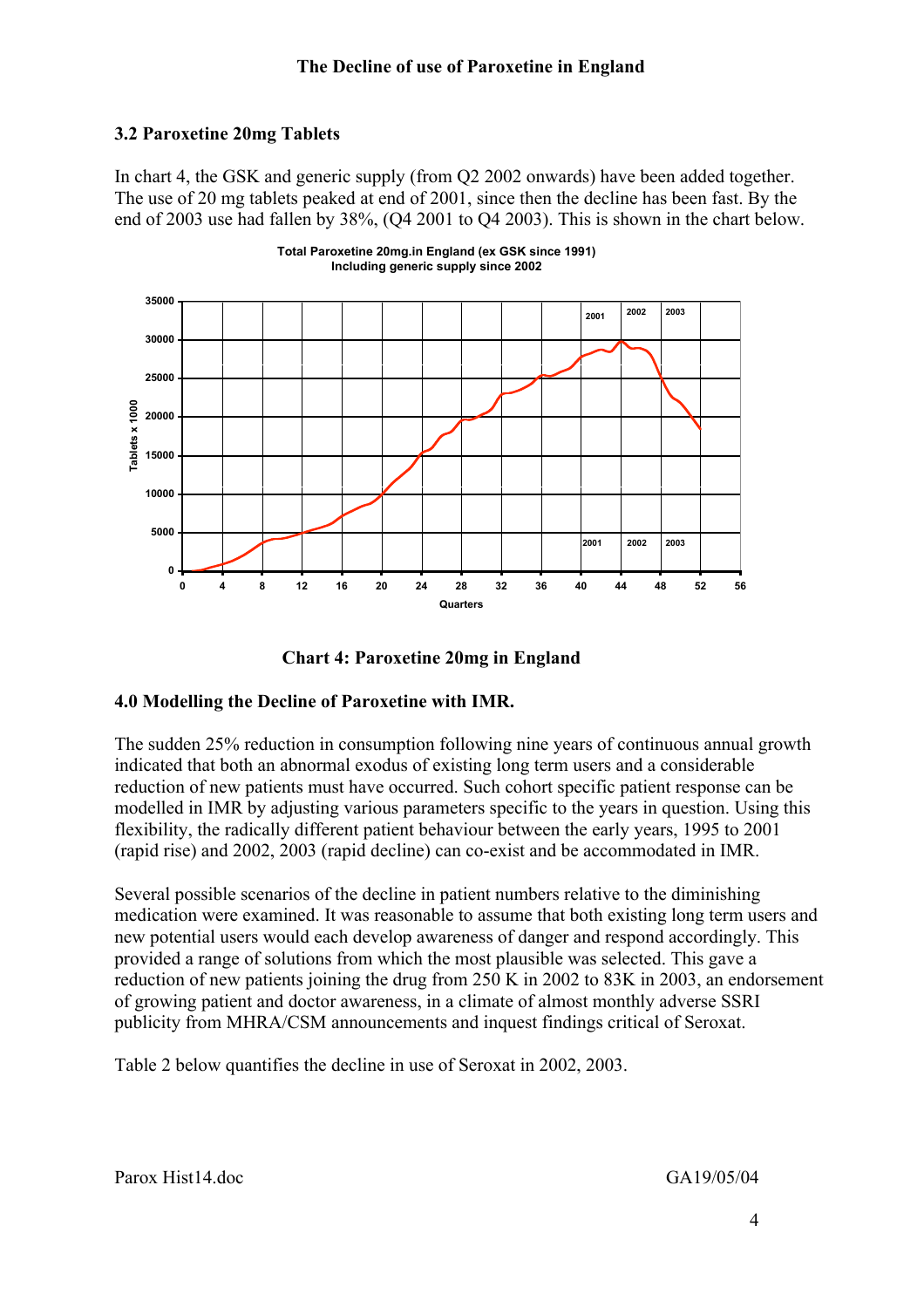|                          | 2000 | 2001 | 2002 | 2003 |
|--------------------------|------|------|------|------|
|                          |      |      |      |      |
| <b>New Patients (K)</b>  | 282  | 339  | 250  | 83   |
| <b>Total Treated (K)</b> | 600  | 682  | 633  | 423  |
| Long Term Pats (K)       | 295  | 325  | 284  |      |
| <b>Induced Suicides</b>  | 172  | 207  | 153  |      |

### Table 2: Some details of the exodus from Paroxetine in England

The table shows that in 2002, 2003 about 300K potential patients choose not to start Seroxat, in addition about 114 K long term patients managed to withdraw. This has saved 220 potential patients from drug induced suicide compared to 2001*. (The suicide rate used is the lowest at 32 excess suicides/100K patients based on background of 20 and OR=2.62)* For UK figures divide England figures in table 2 by 0.82.

Some reduction in demand could be explained by dose tapering by long term patients trying to withdraw from the drug (cutting tablets or diluting liquid). This effectively stretches the existing medication so that it can support patients for longer. This might reduce the exodus figures depending on the duration of tapering. However all the evidence is against this, the use of liquid declined by 13% just when it might be expected to rise spectacularly to support tapering as patients switched from tablets to liquid. Prozac and sertraline show no extra growth.

# 5.0 Related Events

It is important to see this decline in the perspective of any events that may have triggered it. The usage of paroxetine for the last 4 years in England is plotted in Chart 5 together with some events that must have contributed to the new awareness and caused the decline.

The successful Tobin v GSK (USA June 2001) trial had no noticeable effect in the UK, in fact, usage increased to maximum by Q4 2001. The MCA failed once again to react to specific documented warnings from Dr David Healy (Social Audit website) on his return. The Agency ignored the significance of the Tobin trial verdict even though it had explicitly found against the fundamental safety of Seroxat. In particular the MCA failed to demand full access to the undisclosed Healthy Volunteer results (1988) kept secret by GSK, the key evidence in the Tobin verdict.

With no fall out from the Tobin verdict, 2001 was the peak Seroxat growth year in England, trusting new patients continued to be prescribed Seroxat in vast numbers, like Rhona who was one of 339K new patients and 207 new victims.

Chart 6 clearly shows that the sequence of investigative TV programmes, Mind Games, Bitter Pill, Secrets of Seroxat and Emails from the Edge were fundamental in both creating awareness in very large audiences of the undisclosed dangers of SSRIs and exposing the failures of drug safety regulation by the complacent MCA. The importance of the programmes is that they were not just preaching to the converted, but reaching a vast new audience who saw for the first time the undisclosed danger for themselves or their families of the indiscriminate use of improperly validated SSRIs.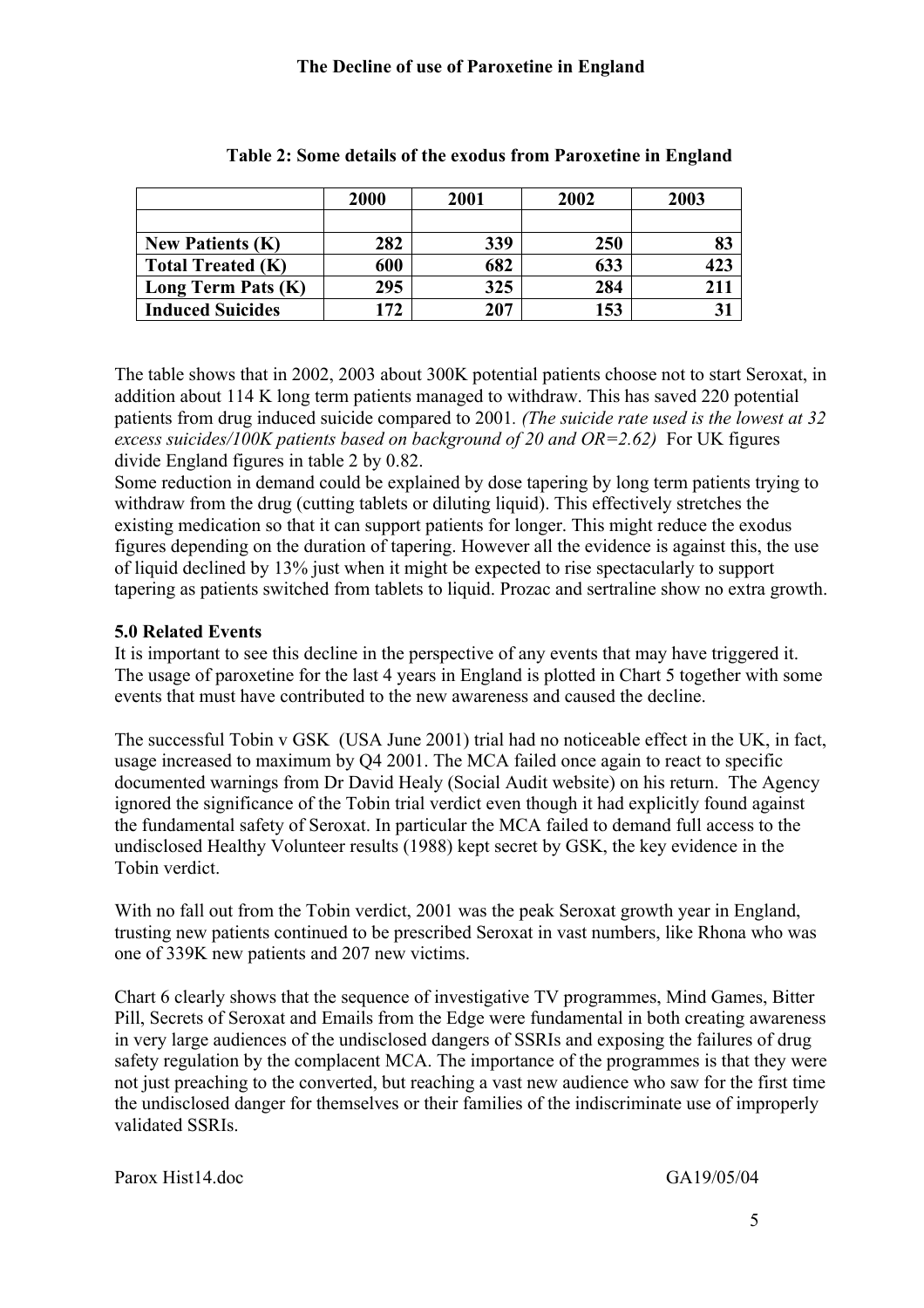The growth of patient awareness and choice in UK has subsequently been fed by a progression of reluctant statements from MHRA in which they have been forced to admit that all SSRIs can cause suicide in those just under 18 years old but, incredibly, SSRIs are perfectly safe for patients just over 18 years of age. This offence against science, logic or just ordinary common sense reveals the culture and mentality of the Agency responsible for drug safety in the UK.

 In February 2004, MHRA had to admit what they had known since 1991, that doses greater than 20mg paroxetine are "unsafe" for most conditions and therefore represent an overdose. MHRA initial attempts to cover this up led to the heroic resignation of Richard Brook from the so-called Expert Review on SSRIs and this forced the official admission. Analysis of the 30 mg drug stream using IMR, shows that 493K patients have been prescribed 30 mg tablets since 1991 in the UK, 15% of the total patients treated in England. MHRA refuse to comment. *(See Usage of 30mg Paroxetine in UK Graham Aldred TBA)*





6.0 Conclusions.

Chart 5 demonstrates the immense value to Society of free and independent Public Service Broadcasting and Internet communication. This combination has triggered the growth of awareness of SSRI danger. It has united the many thousands of victims of SSRIs across the world with some professionals who have laboured so long in a cause for saving lives, seeking justice and exposing dysfunctional drug regulation. Chart 5 shows that the tide has turned in the UK. Great encouragement should be taken from this life saving victory. However efforts must continue both to expose the known risks of paroxetine (Seroxat, Paxil) and all the other ill validated SSRIs and to call for the establishment an effective independent Drug Safety Regulator in every country, the absence of which is the root cause of this ongoing officially supported tragedy.

graham-aldred@sheardhall.co.uk

Graham Aldred 17 May 2004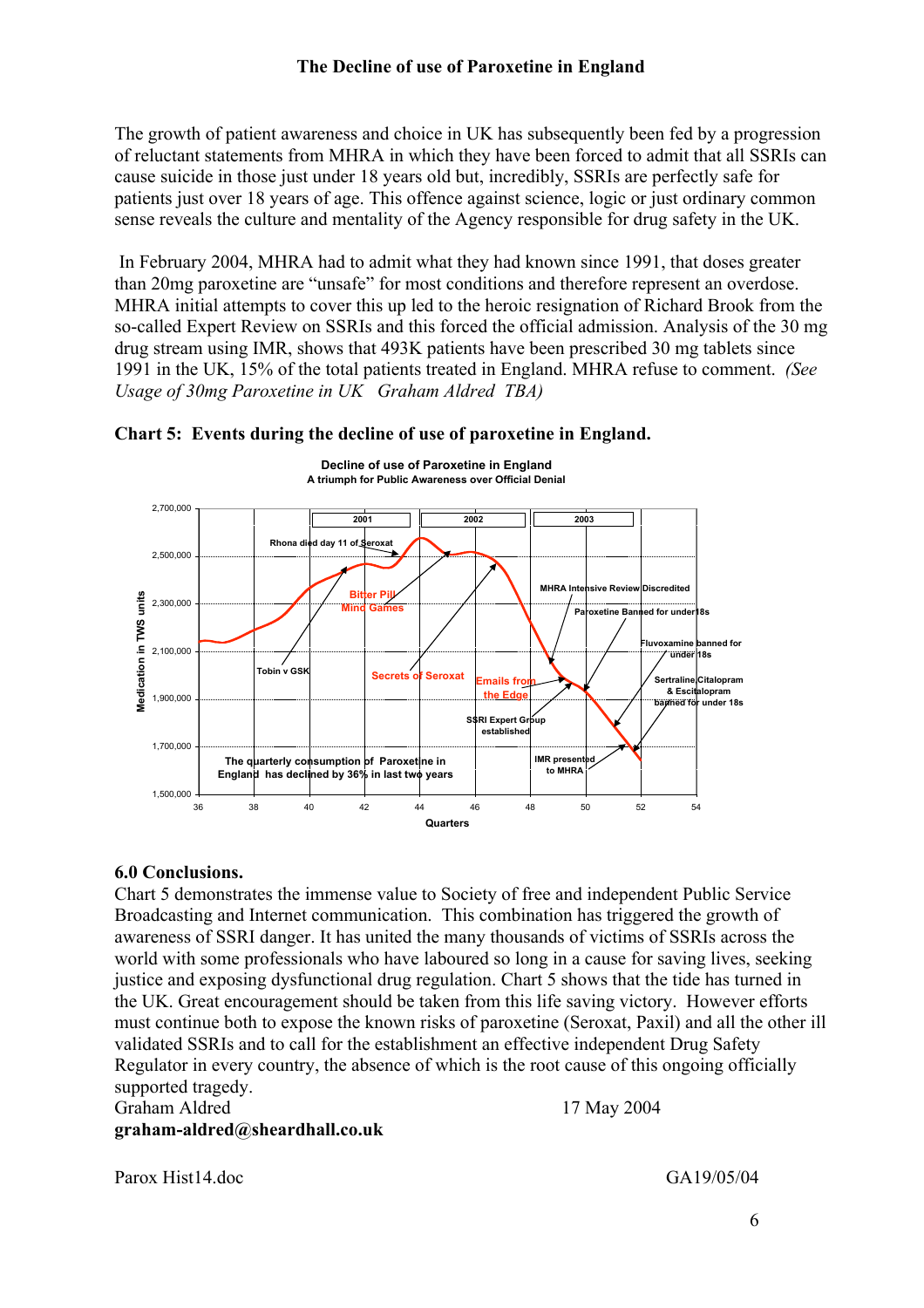# Appendix 1 GSK and Generics.

#### Competition for the 20mg tablet market from a generic supplier.

The GSK patent for paroxetine lapsed on or before the end of Q1 2002. In Q2 a generic competitor immediately took 29% of the 20mg supply, in Q3 it was 94%. The supply was shared as follows in Table 1 as the overall demand for all forms of paroxetine itself declined,

| Quarter | GSK Share of |
|---------|--------------|
|         | 20mg supply  |
| 2002 Q1 | 100%         |
| 2002 Q2 | 71.51%       |
| 2002 Q3 | 5.94%        |
| 2002 Q4 | 5.63%        |
| 2003 Q1 | 5.38%        |
| 2003 Q2 | 5.10%        |
| 2003 Q3 | 4.82%        |
| 2003 Q4 | 4.54%        |

Table 1: GSK share of 20mg paroxetine supply





#### Chart 6.

Chart 6 illustrates this transition in suppliers just as the demand declined radically, Approximately 82 % of the paroxetine consumed in England is in 20 mg tablet form. The curious lack of response by GSK to defend its market share raises some questions.